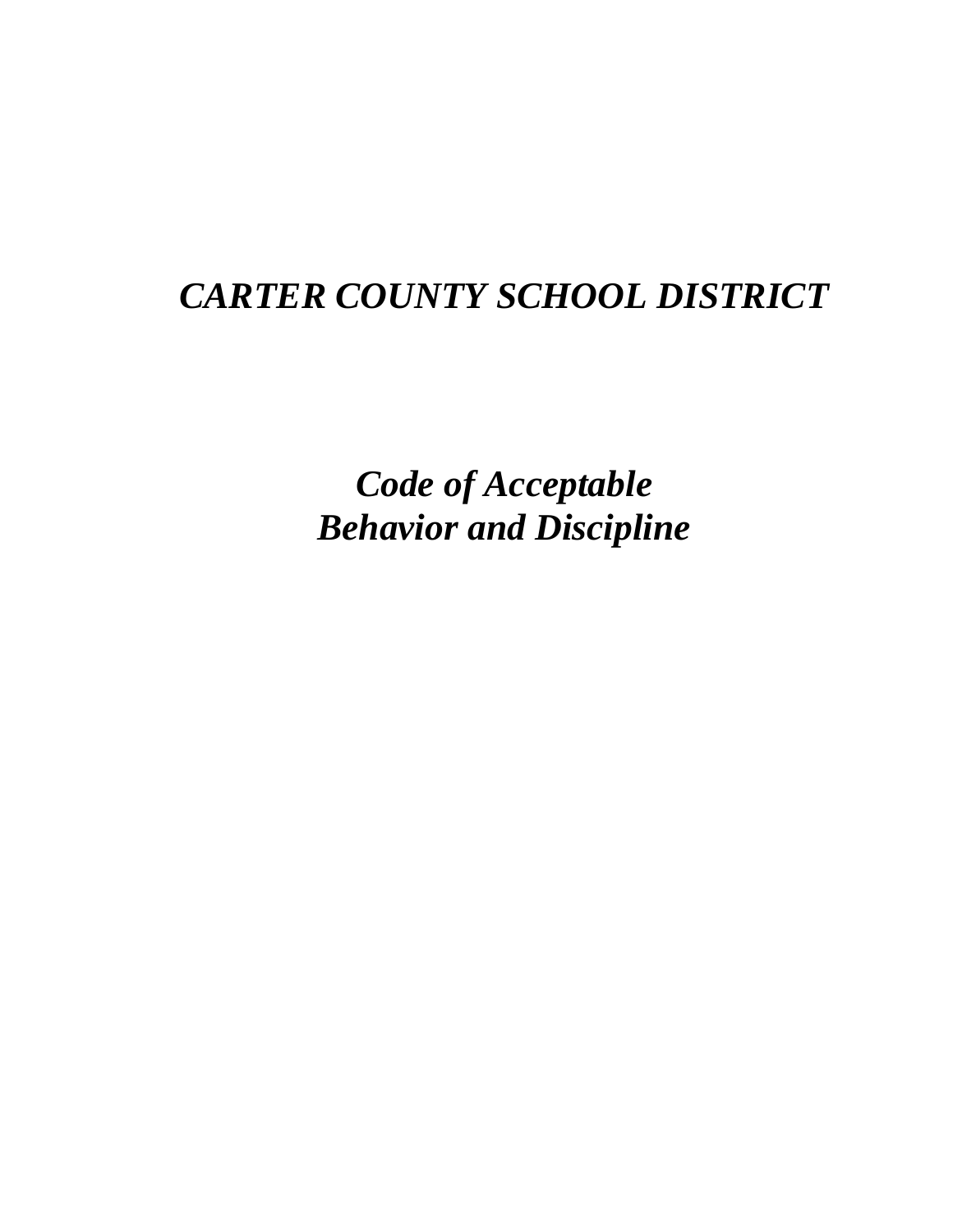## **INTRODUCTION**

The Board of Education requires a high standard of personal conduct from each student to promote respect for the rights of others and to accomplish the purposes of the schools. The Board also requires compliance with established standards and rules of the district and the laws of the community, state and nation.

The central purpose of the school system is to educate each student to the highest level possible. To support the success of the educational program, the Board directs employees to hold each student accountable to Code standards in a fair manner. Compliance with the standards is necessary to provide:

Orderly operation of the schools,

A safe environment for students, district employees and visitors to the schools,

Opportunities for students to achieve at a high academic level in a productive learning environment,

Assistance for students at risk of failure or of engaging in disruptive behavior,

Regular attendance of students, and

Protection of property.

This Code applies to all students in the District while at school, on their way to and from school, while on the bus or other district vehicles, and while they are participating in school-sponsored trips and activities. The Superintendent/designee is responsible for its implementation and application throughout the District. The Principal is responsible for administration and implementation of this Code within his/her school in a uniform and fair manner without partiality or discrimination.

Each school/council must select and implement appropriate discipline and classroom management techniques necessary to carry out this Code and shall provide a list of the school's rules and discipline procedures in the school handbook.

Teachers and other instructional personnel are responsible for administering Code standards in the classroom, halls, and other duty assignment locations.

This Code establishes minimum behavior standards. Recognizing that each school, grade, or class may require special provisions, school councils, administrators and teachers have full authority to make rules to enforce these standards in keeping with their areas of responsibility.

## **MISSION STATEMENT**

The mission of the Carter County school system is for all students to Collaborate, Achieve, and Relate in order To Exemplify Readiness for College or a Career.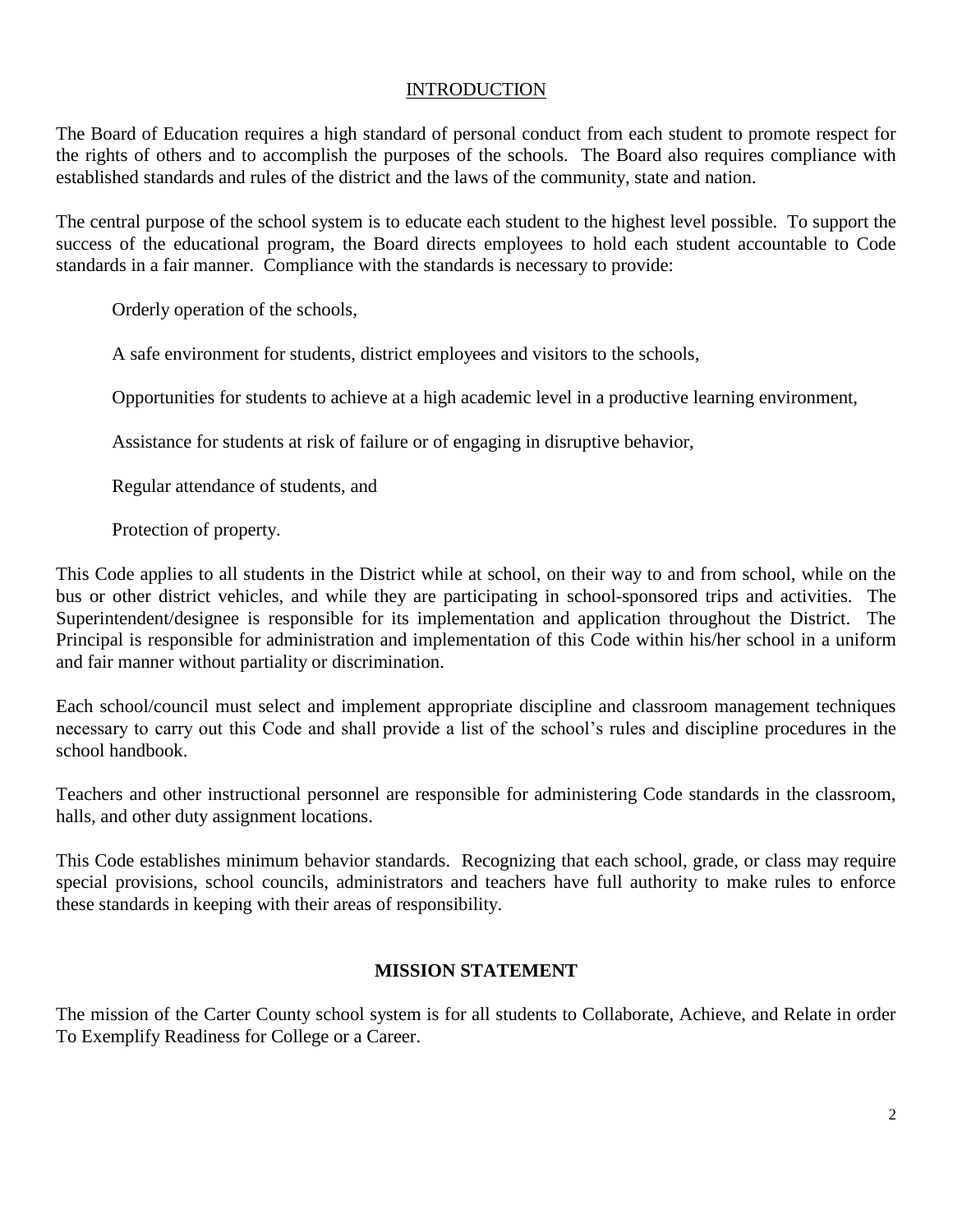#### **DISTRICT BELIEFS**

We believe a strong work ethic is a necessary ingredient for success.

We believe a feeling of self-worth is essential.

We believe communication is vital to a successful society.

We believe high expectations and standards promote greater results.

We believe learning is a life long process.

We believe problem-solving skills are essential for everyday living.

We believe the family is a primary influence in a person's development.

We believe any job is treated with dignity when it results in self-satisfaction, pride, and productivity.

We believe the community shares responsibility for its own future.

We believe commitment to purpose is necessary for success.

We believe being a responsible citizen is key for a productive society.

We believe a clean, safe, and secure environment is essential.

## **STATEMENT OF NONDISCRIMINATION**

Students, their families, employees and potential employees of the Carter County School System are hereby notified that the Carter County School System does not discriminate on the basis of race; color; national origin; age; religion; marital status; sex; pregnancy, childbirth or related medical conditions; or disability in employment, vocational programs, or activities and provides equal access to the Boy Scouts and other designated youth groups as set forth in compliance with federal and state statutes and regulations. Any persons having inquiries concerning Carter County Schools' compliance with Title II, Title VI, Title IX and/or Section 504 may contact:

> Ryan Tomolonis, Director of Personnel Carter County Schools 228 South Carol Malone Blvd. Grayson, KY, 41143 (606) 474-6696 ryan.tomolonis@carter.kyschools.us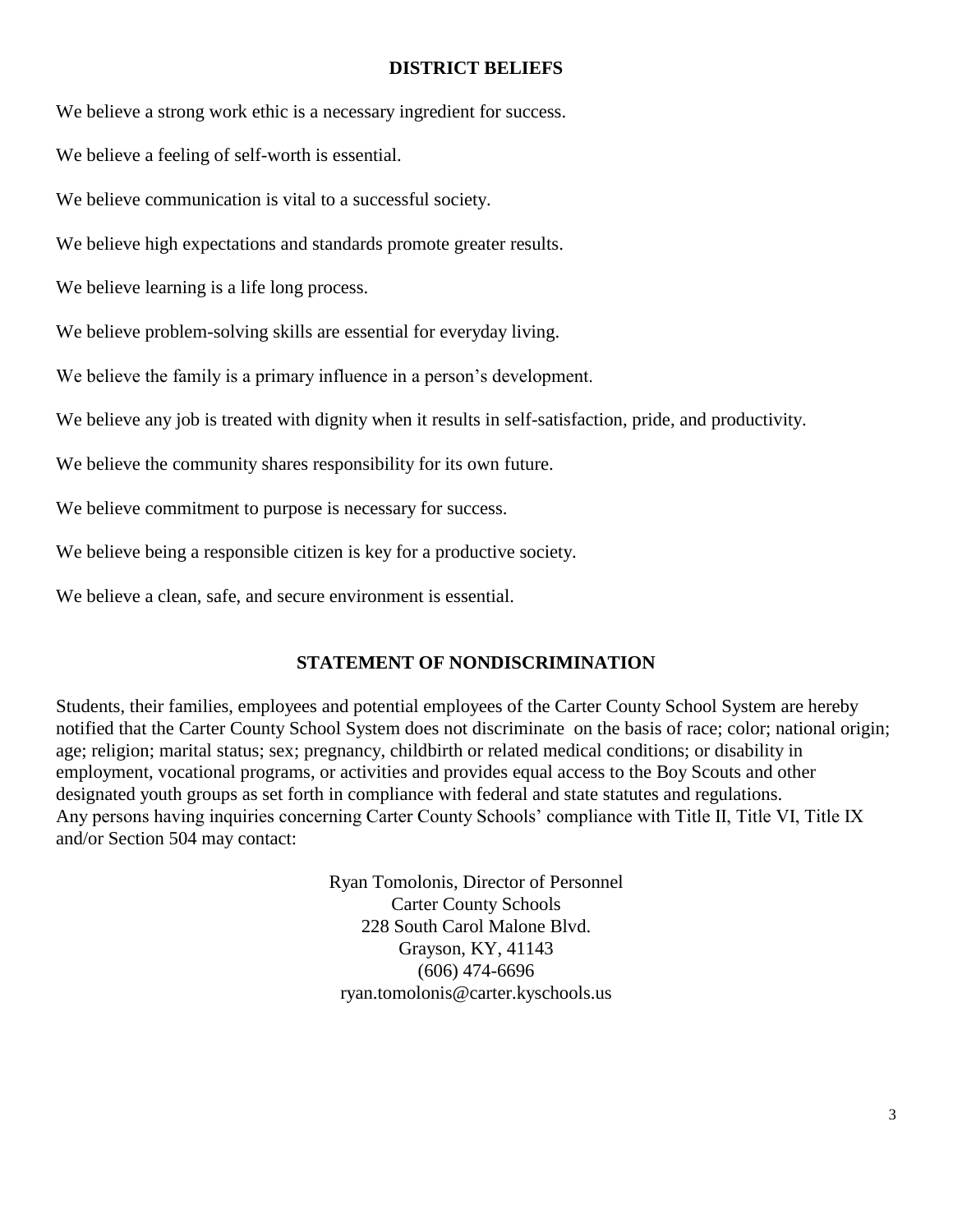#### **RIGHTS AND RESPONSIBILITIES**

As citizens of the United States of America, students may participate in activities that do not (1) materially or substantially disrupt the education process, (2) present a clear and present danger to the health and safety of others or property, or (3) infringe on the rights of others.

*Specifically, students have the right to:*

An orderly educational atmosphere conducive to learning.

Personal safety and security while at school and school-sponsored activities.

Academic grades based on academic performance, not on conduct.

*Students have the responsibility to:*

Comply with district, school and classroom rules and follow directions given by teachers and other school personnel.

*Immediately* report student threats to harm others to a teacher, counselor or school administrator.

Give their best effort to tasks assigned by their teacher, coach or other person who works with them.

## **REQUIRED STANDARDS**

The Board expects employees, students, parents/guardians and others associated with the schools to apply the following standards in a reasonable and fair manner:

1. To promote the full implementation of conduct standards and maximize safety in the school environment, the Board requires *all* school activities a top priority among their assigned duties. The younger the child, the greater the need for adult guidance and protection.

A professionally planned and positive school atmosphere is necessary for academic progress and a safe environment. Therefore, students shall not interfere with the orderly environment of the school or school activity. Examples of prohibited behavior include, but are not limited to:

Actions such as harassment of, or discrimination against, other students on the basis of race, color, national origin, age, religion, marital status, political beliefs, sex or disability.

Insubordination (disobedient or defiant behavior)

Sale of items without prior approval of the Superintendent or Principal

Wearing apparel, accessories or hairstyles that disrupt the educational process or threaten health or safety.

Possession of prohibited items.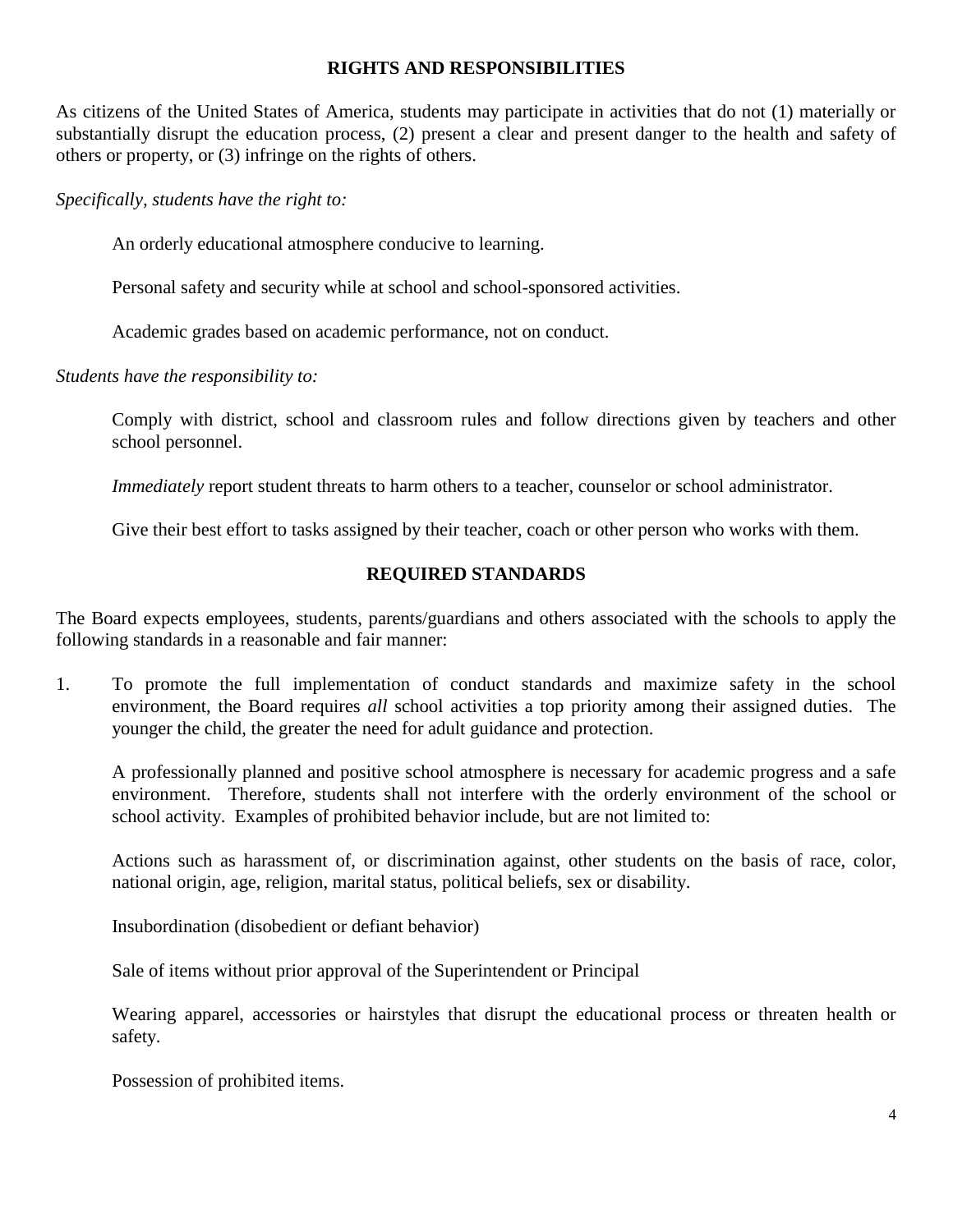Regular and punctual school attendance is both a privilege and a responsibility of the student. Good attendance is necessary to satisfactory progress and high academic achievement. Examples of attendance violations include, but are not limited to:

Absence from school without valid excuse

Tardy without valid excuse

2. Students shall exercise self-control as required by the particular situation and in keeping with school and district rules, or be subject to removal from the regular classroom setting or transportation system. In addition, a student may be barred from participating in extracurricular activities, pending investigation that s/he has violated either the District's behavior standards or the school council's criteria for participation. Examples of prohibited behaviors include, but are not limited to:

Fighting and physical attacks

Possession of a weapon

Threats by verbal or written statements or gestures with intent to harm or demean others

Use of alcohol or prohibited drugs

Use of prohibited tobacco products

School property belongs to the community and the state. It must be protected and preserved for educational and community use. Therefore, students shall respect school property and the property of others. Examples of prohibited behaviors include, but are not limited to:

Theft of school property or personal property of employees or other students

Abuse of school or personal property to include intentional or careless damage or destruction

Extortion of money or property

Prohibited use of electronic media and other district technological resources.

Littering

3. Students shall work cooperatively and productively with each other and with school personnel in a manner that is consistent with standards of respect and courtesy. Examples of prohibited behaviors that would detract from a safe and orderly learning environment include, but are not limited to:

> Making abusive and harassing statements regarding race, gender, disability, religion or nationality

Use of profanity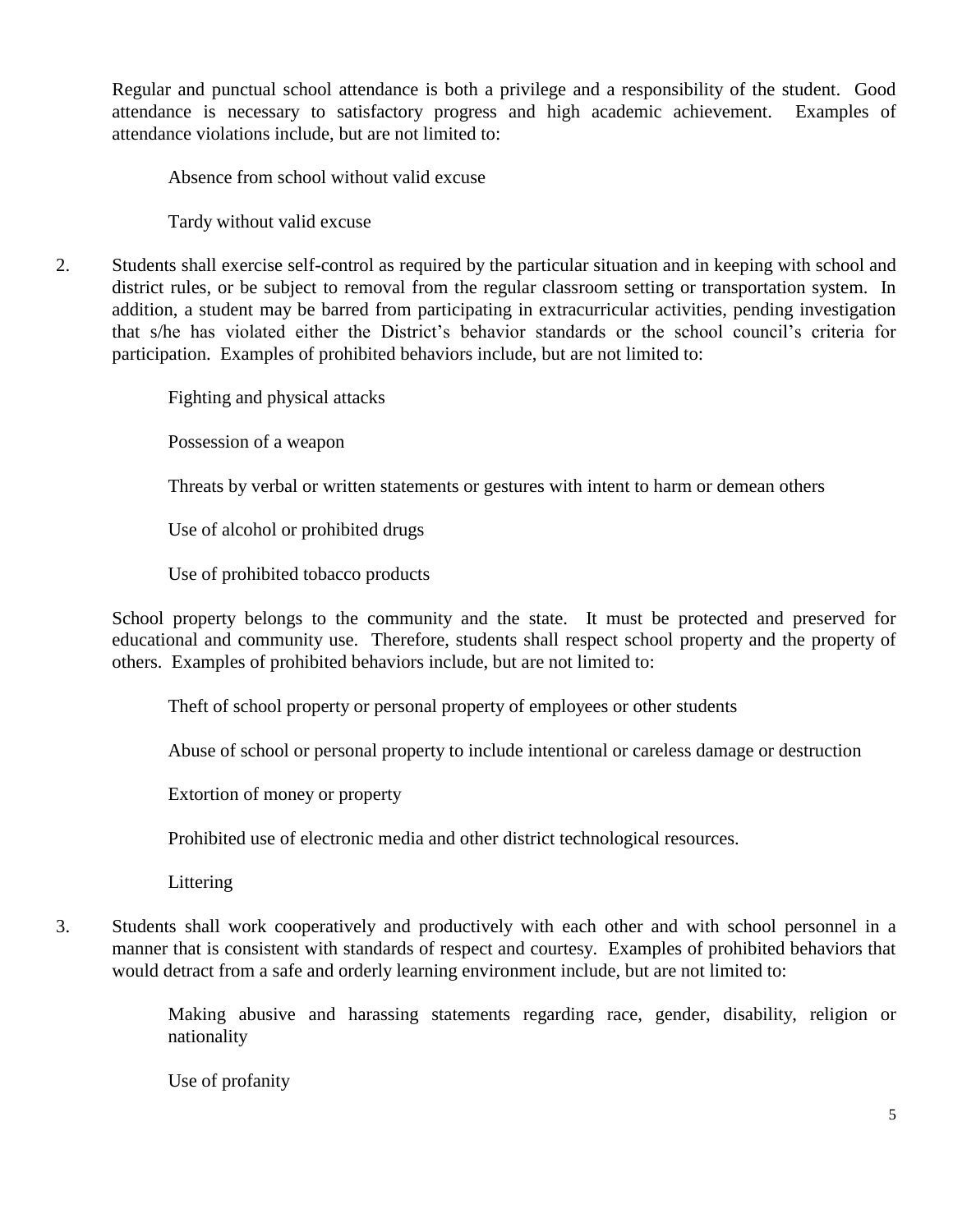Lying

Cheating/Plagiarism

Ignoring or breaking rules and procedures established to maintain order

Otherwise behaving in a manner disrespectful of others

The Board has included samples of prohibited behaviors to help the reader understand how the behavior standard will be enforced. Other behaviors not included in the examples may also be prohibited.

# **CONSEQUENCES OF VIOLATIONS**

# MILDLY DISRUPTIVE BEHAVIOR:

Examples of Mildly Disruptive Behavior include: inappropriate dress, unauthorized driving, tardiness to class, leaving the classroom without permission, being in unauthorized areas, failure to complete assigned work, speaking without permission, and other behaviors deemed similarly disruptive by the school staff.

Appropriate disciplinary measures to deal with Mildly Disruptive Behavior include: verbal reprimands, written reprimands, after-school detention, loss of privileges, notification of parents and conferences with parents, and other measures deemed appropriate by the school staff.

## SERIOUSLY DISRUPTIVE BEHAVIOR:

Examples of Seriously Disruptive Behavior include: Mildly Disruptive Behavior that persists, possession or use of tobacco products, skipping school, benign (unaggressive, unthreatening) insubordination, and other behaviors deemed similarly disruptive by the school staff.

Appropriate disciplinary measures to deal with Seriously Disruptive behavior include: all measures listed as appropriate for Mildly Disruptive Behavior, ISAE, suspension from school, required family and individual counseling, and other measures deemed appropriate by the school staff. (Suspended students may not be denied cumulative grades. Ex. Portfolios, final exams, notebooks).

## STRICTLY PROHIBITED BEHAVIOR:

Examples of Strictly Prohibited Behavior include: Seriously Disruptive Behavior that persists, sale of an illegal substance, gross insubordination, behavior that has the effect of creating a safety hazard, serious criminal behavior of any kind, improper use of technology, and other behavior that the school staff believes should be prohibited.

Appropriate disciplinary measures to deal with Strictly Prohibited Behavior include suspension from school with a recommendation to the school board for expulsion, and/or other measures deemed appropriate by the school staff.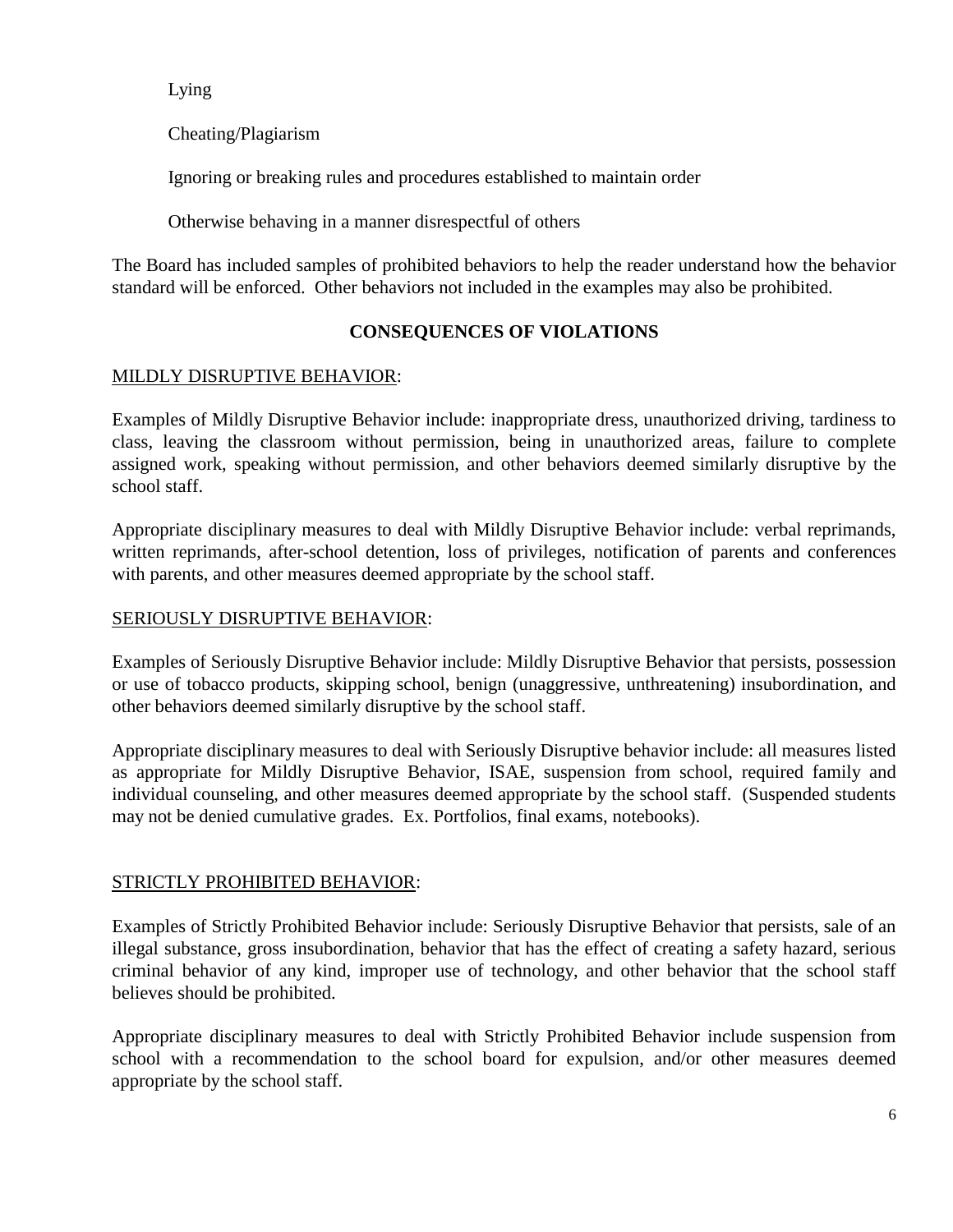## SUBSTANCE ABUSE POLICY

The use/possession/under the influence of/transfer/sale/purchase of any controlled or illegal substance (including alcohol) while on school property or while attending any school function at home or away is strictly prohibited.

#### Sale

First Offense: Students that sell any controlled or illegal substances (including alcohol) while on school property or while attending any school function at home or away will be recommended to the Board of Education for expulsion.

#### Use/Possession

First Offense: Students that use/possess/are under the influence/transfer/purchase any controlled or illegal substance (including alcohol) while on school property or while attending any school function at home or away will be suspended from school for ten days. The suspension may be reduced to five days if the student successfully completes a district approved substance abuse assessment and treatment program.

Second Offense: Students that use/possess/are under the influence/transfer/purchase any controlled or illegal substance (including alcohol) while on school property or while attending any school function at home or away a second time during the school year will be recommended to the Board of Education for expulsion.

#### VIOLENT, THREATENING, OR HARASSING BEHAVIOR:

The Carter County Board of Education will not tolerate any violent, threatening or harassing behavior on the part of students. The following prohibitions against violent, threatening or harassing behavior pertains to all acts that occur in school, on school grounds, at school-sponsored activities or trips, in school buses or other school owned vehicles, regardless of location.

Students who engage in acts of physical violence against school employees or other students will be removed from school. Possession of a weapon or an explosive device shall be considered an act of violence.

Students who sexually harass school employees or other students will be removed from school.

Students who threaten school employees or other students with physical violence, or verbally harass school employees, whether directly, through a third party or via written or electronic means, whether explicitly or impliedly, will be removed from school.

Except as below, "removal from school" means the immediate suspension of a student's school attendance and a recommendation to the school board for an expulsion hearing.

If an employee or student is threatened, verbally harassed, or sexually harassed by another student, and if the threat or harassment is the first instance of threatening, or harassing behavior on the part of the offending student, the offending student, depending on the seriousness of the offense, may receive one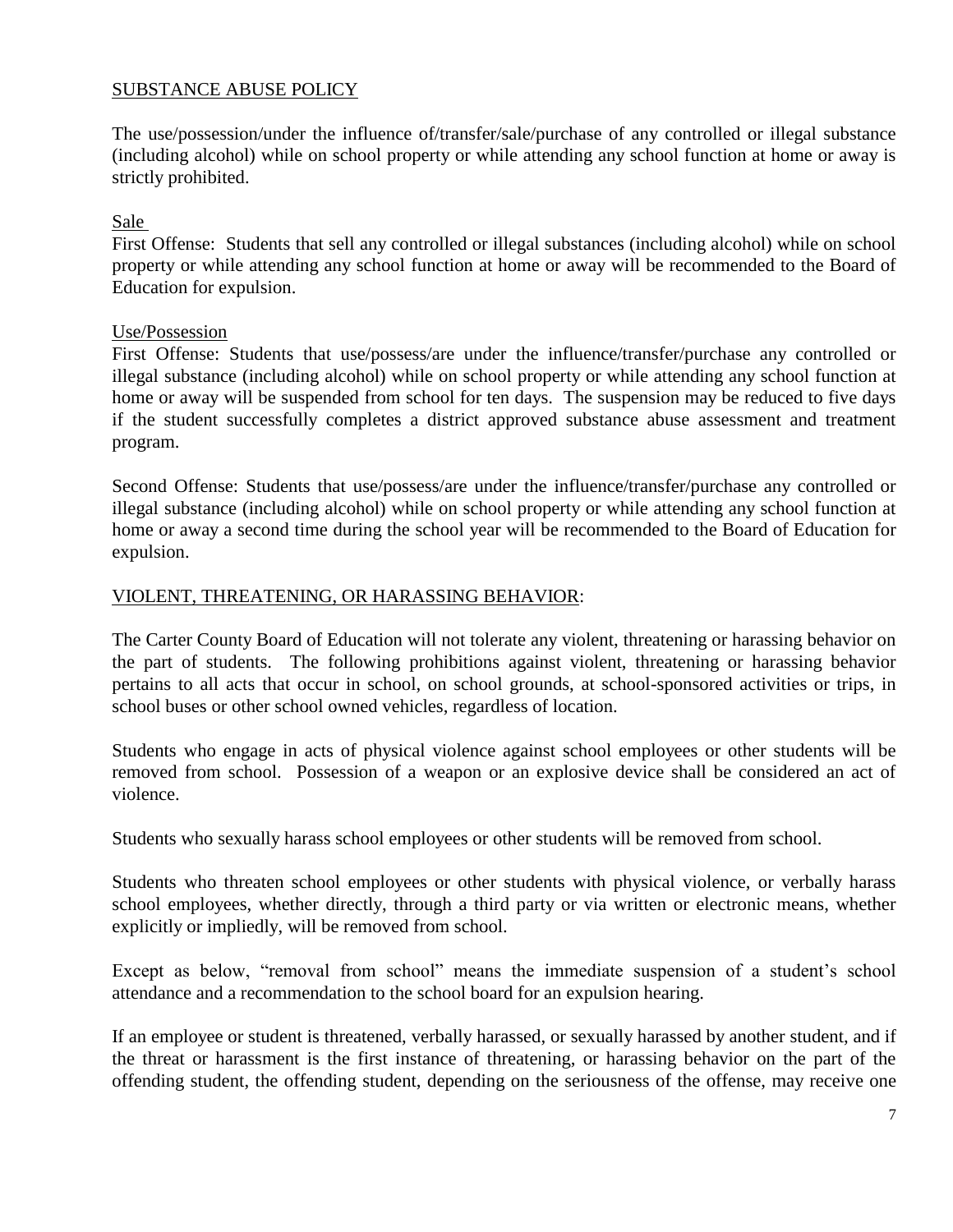warning and may be required to attend counseling sessions prescribed by school officials. If additional threats or harassment are directed either toward the same student or another student, the offending student will be recommended to the school board for an expulsion hearing.

On the first offense of student against student violence, removal from school may be construed to mean a suspension of the student's attendance for a period up to ten days with no recommendation for expulsion as determined on a case by case basis by the school administration.

In the case of some special education students, and always in the case of special education students for whom the offending behavior is judged to be related to a handicapping condition, "removal from school" may be construed to mean a change in the student's educational placement.

\* This section applies directly to middle schools and secondary schools. Due to the nature of elementary students, the administration of the elementary schools will decide on a case by case basis how to deal with violent, threatening, or harassing behavior.

# **REPORTS TO LAW ENFORCEMENT OFFICIALS**

When they have reasonable belief that certain violations have taken place, principals are required by law to immediately report them to law enforcement officials. Violations on school property or at a school-sponsored function requiring a report to the law enforcement officials include:

assault resulting in serious physical injury;

a sexual offense;

kidnapping;

assault involving the use of a weapon;

possession of a firearm in violation of the law;

possession of a controlled substance in violation of the law; or

damage to school property.

In addition to violations of this Code, students may also be charged with criminal violations.

## **PHYSICAL RESTRAINT**

Employees are authorized by law to physically restrain students as may be necessary for the following reasons: to protect themselves, students, or others from physical injury; to get possession of a weapon or other dangerous objects; or to protect property from serious harm.

## **WEAPONS**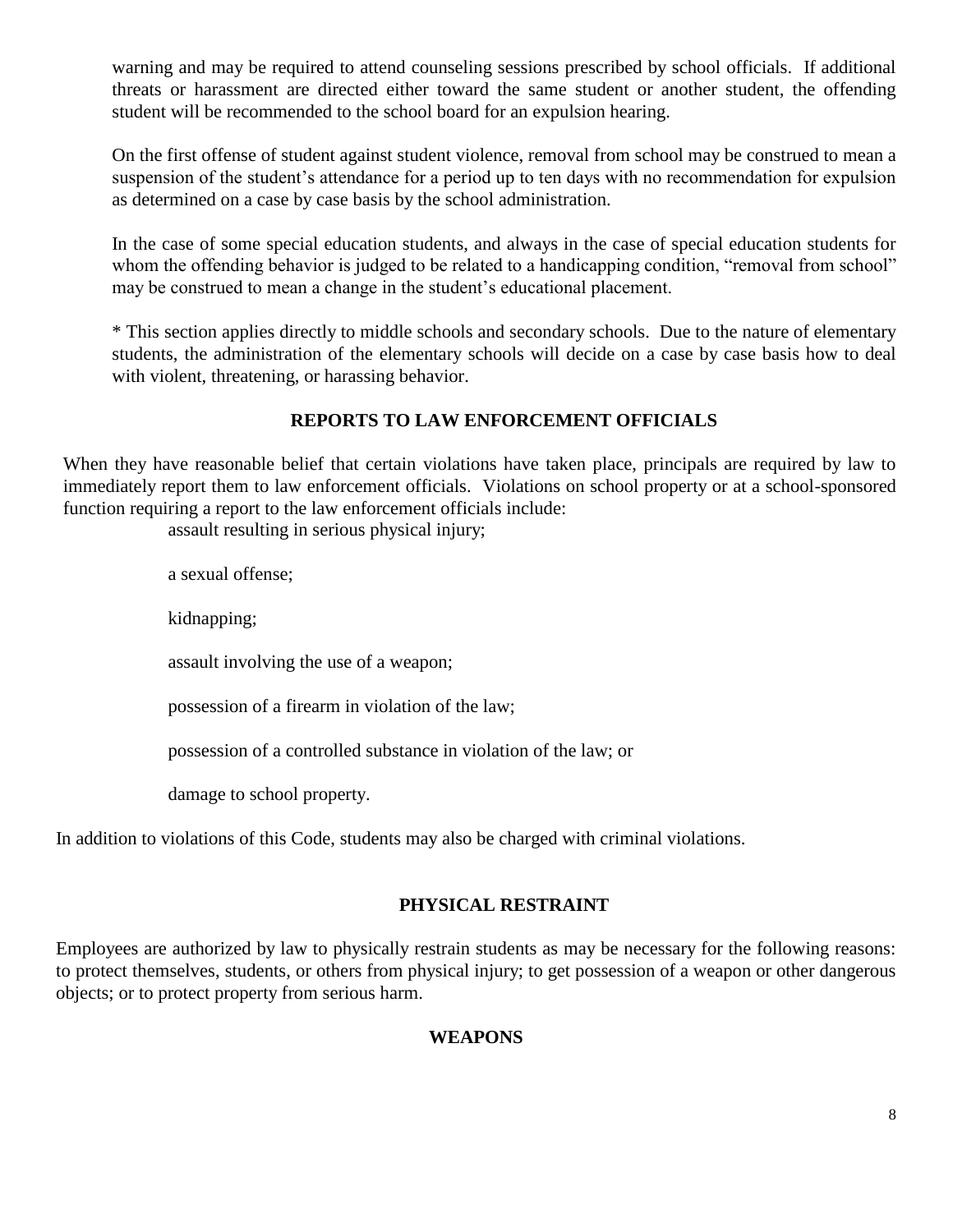Students are never allowed to bring a weapon to school. The Board urges parents and other citizens to make sure that students do not have inappropriate access to weapons.

Both Board policy and the law prohibit the carrying, bringing, using, or possessing of any weapon or dangerous instrument in any school building, on school grounds, in any school vehicle or at any school-sponsored activity. Except for authorized law enforcement officials, the Board specifically prohibits the carrying of concealed weapons on school property.

When a student violates the prohibition on weapons, the Principal shall immediately make a report to the Superintendent, who shall determine if charges for expulsion are to be brought before the Board. Unless the Board chooses to consider charges on a case-by-case basis, the penalty for students bringing a firearm or other deadly weapon, destructive device, or booby trap device to school or onto the school campus/property under jurisdiction of the District shall be expulsion of a minimum of twelve (12) months. (The Gun-Free Schools Act of 1994 and KRS 158.150).

District employees must also report to law enforcement officials if they know or have reasonable cause to believe that conduct has occurred that constitutes the carrying, possession, or use of a deadly weapon on the school premises, on a school bus, or at a school sponsored or sanctioned event.

#### **SUSPENSION, EXPLUSION & DUE PROCESS**

For certain violations, administrators, such as the Superintendent, Principal or Assistant Principal, may remove (suspend) a student from school for up to ten (10) days per incident.

Unless immediate suspension is necessary to protect persons or property or to avoid disruption of the educational process, students shall not be suspended until they have been given due process (required by law). Due process must be given before educational benefits are taken away and shall include:

Oral or written notice of the charge(s) against them,

An explanation of the evidence, if the student denies the charge(s).

An opportunity to present their own version of the facts concerning the charge(s).

A report of the suspension shall be made in writing to the Superintendent and to the parent of the student being suspended.

Suspension of primary school students shall be considered only in exceptional cases where there are safety issues for the child or others.

Following legally required due process, the Board may expel any pupil from the regular school setting for misconduct as defined by law for periods longer than ten (10) days. In cases of expulsion, provision of educational services will be required unless the Board determines, on the record and supported by clear and convincing evidence, that the expelled student poses a threat to the safety of other students or school staff and cannot be placed in a state-funded agency program. Action to expel a pupil shall not be taken until the parent of the pupil has had an opportunity for a hearing before the Board.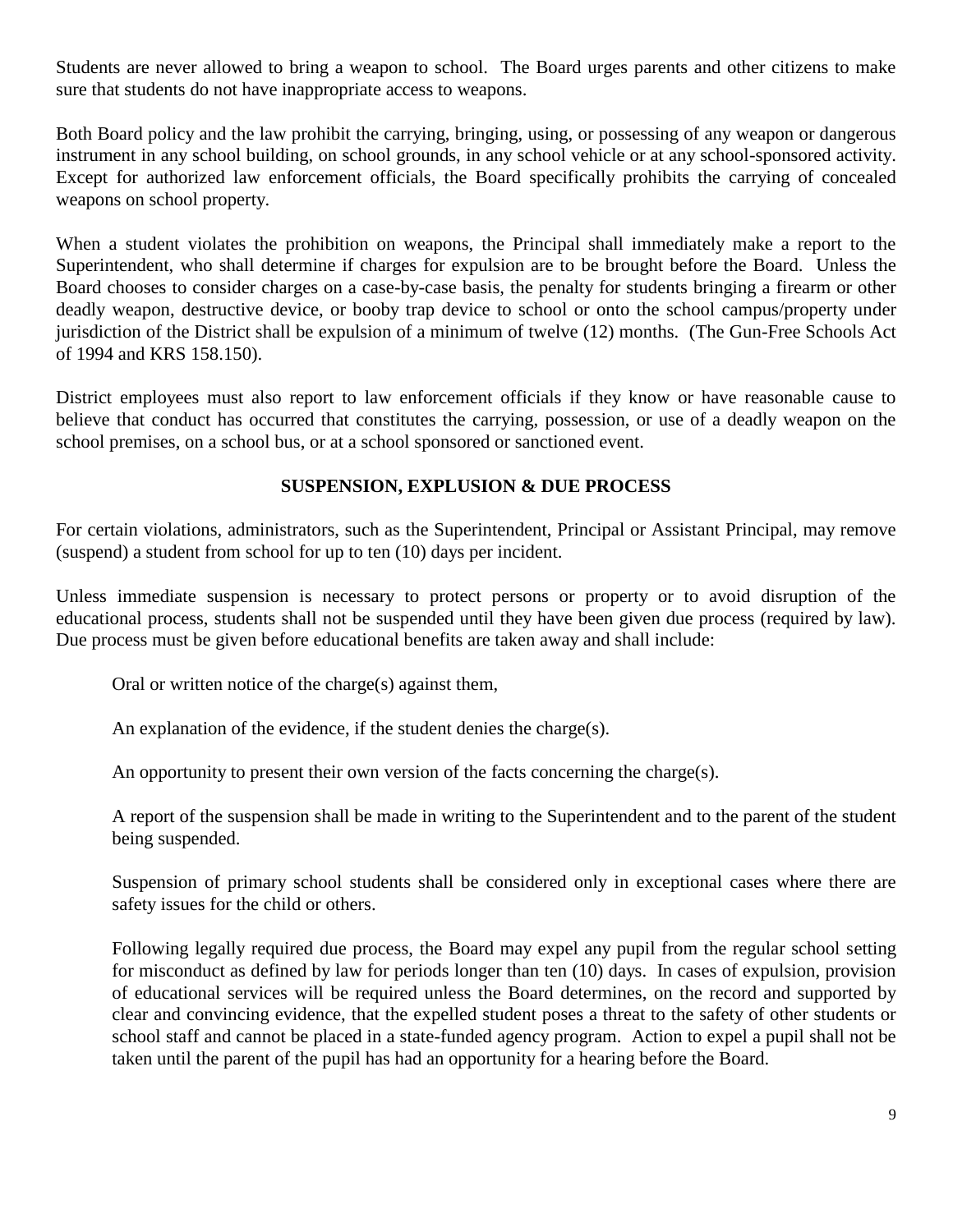#### **HAZING ACTIONS NOT TOLERATED**

Hazing, bullying, menacing or abuse of students or staff members will not be tolerated. Any student or employee who engages in an act that injures, degrades or disgraces another student or staff member shall be subject to appropriate disciplinary action.

#### **DRESS AND APPEARANCE**

The wearing of any attire, cosmetics, presentation of extraordinary personal appearance, or any unsanitary body conditions which in the judgment of the Principal significantly disrupts school work, interrupts scholastic endeavors, or threatens the health or safety of other pupils, is prohibited.

#### **SAFETY PROCEDURES**

To help insure a safe environment the following procedures apply to middle schools and high schools:

- 1. Prohibit the wearing of all trench coats, overcoats, and excessively loose clothing by students to and in the schools.
- 2. Insure that all duffel bags, book bags, and backpacks are scanned and/or inspected. Provide a designated storage area for all athletic duffels for storage while school is in session. The school will not be responsible for the loss or theft of these items.
- 3. Periodically check all lockers in sweep style.
- 4. Provide an anonymous reporting system, such as a drop box, for students to report incidents of harassment, threats, etc.
- 5. Utilize advisor/advisee programs within the school with an emphasis on discussing items related to school safety and student feelings of well-being.
- 6. Regularly monitor all parking lots, outer grounds and vehicles.

## **TOBACCO**

#### USE OF TOBACCO PROHIBITED

The use of any tobacco product by a student is prohibited in any building owned or operated by the Board.

Students shall not possess, smoke, or use tobacco products at school, on a school bus, or at any school-related activity on school grounds. Nor shall any student posses, smoke, or use tobacco products at any school sponsored or endorsed activity while said student is a participant in such activity.

#### **SEARCH AND SEIZURE**

Students have the right to be secure from unreasonable searches of their person and property. However, school authorities are authorized to search a student if they have reasonable suspicion that the search will reveal evidence that the student has violated or is violating this Code or a school rule or the law. Also, school authorities may conduct general inspections of jointly held property on a regular basis. All searches will be conducted in accordance with Board policy.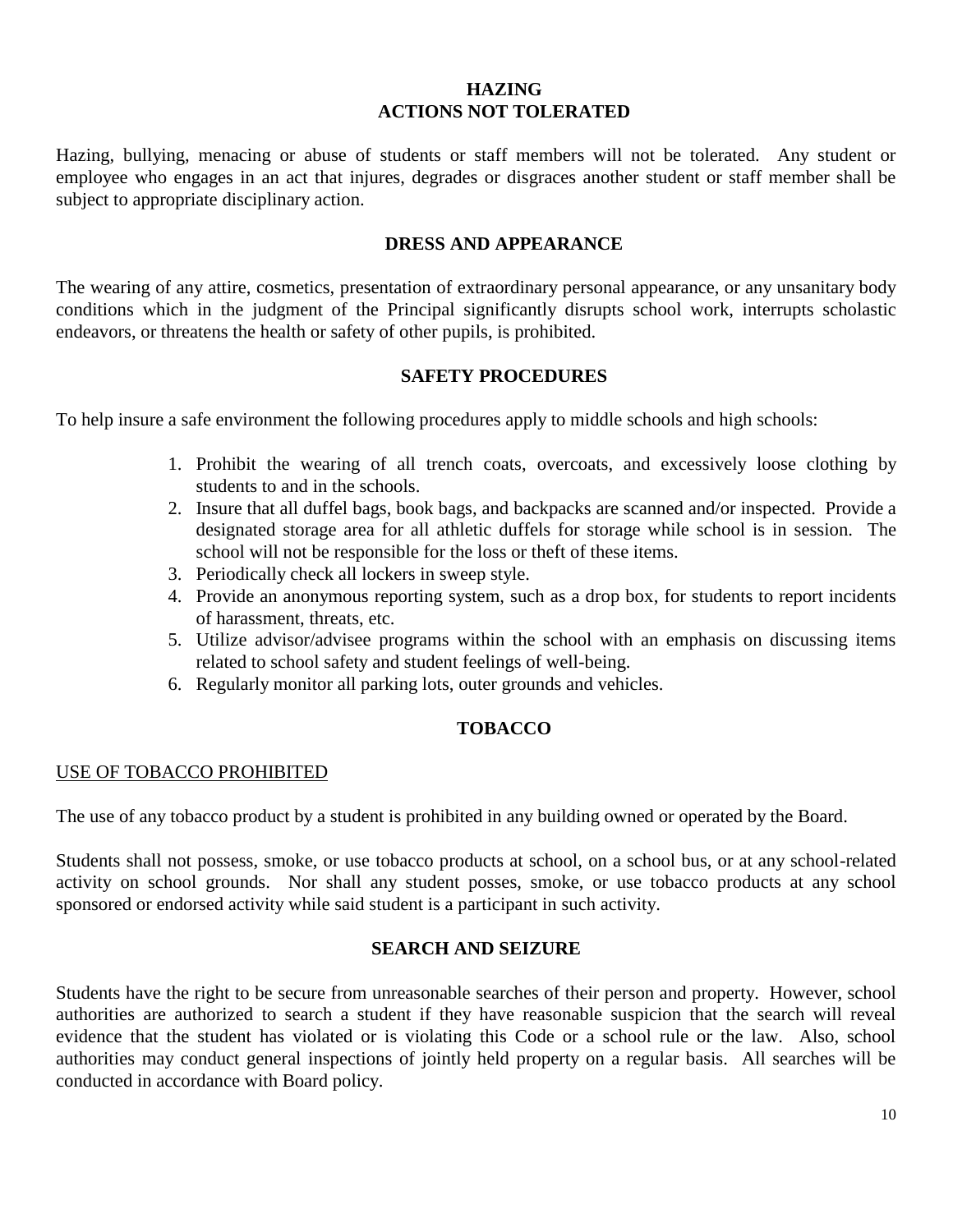In accordance with procedures reviewed by the Board, school administrators are authorized to use stationary or mobile metal detectors in the following circumstances:

- 1. When the school administration has reasonable cause to believe that students possess weapons at school.
- 2. When weapons have been found at school;
- 3. When violence involving weapons has occurred at school; or
- 4. When conditions exist in the community that may result in students bringing weapons to school.
- 5. When the school administration believes scanning is necessary to create a safe learning environment.

In the enforcement of these provisions, Principals may authorize:

- 1. Unannounced inspections of pupils' desks and lockers;
- 2. Inspections of pupils' automobiles driven to school; and
- 3. Students' personal belongings if suspected to contain weapons.

#### **HARASSMENT/DISCRIMINATION**

#### **Definition**

Harassment/Discrimination is intimidation by threats of or actual physical violence; the creation, by whatever means, of a climate of hostility, or intimidation, or the use of language, conduct, or symbols in such manner as to be commonly understood to convey hatred, contempt, or prejudice or to have the effect of insulting or stigmatizing an individual.

#### **Prohibition**

Harassment/Discrimination due to an individual's race, color, national origin, age, religion, marital status, political beliefs, sex or disability is prohibited at all times on school property and off school grounds during school-sponsored activities. This prohibition also applies to visitors to the school who may come into contact with employees and students. Acts of harassment/discrimination may be committed by persons of the same sex or the opposite sex.

District staff shall provide for a prompt and equitable resolution of complaints concerning harassment/discrimination.

#### **Disciplinary Action**

Students who engage in harassment/discrimination of an employee or another student on the basis of any of the areas mentioned above shall be subject to disciplinary action as directed by the Superintendent.

#### **Prohibited Conduct**

Examples of conduct and/or actions prohibited under this policy include, but are not limited to: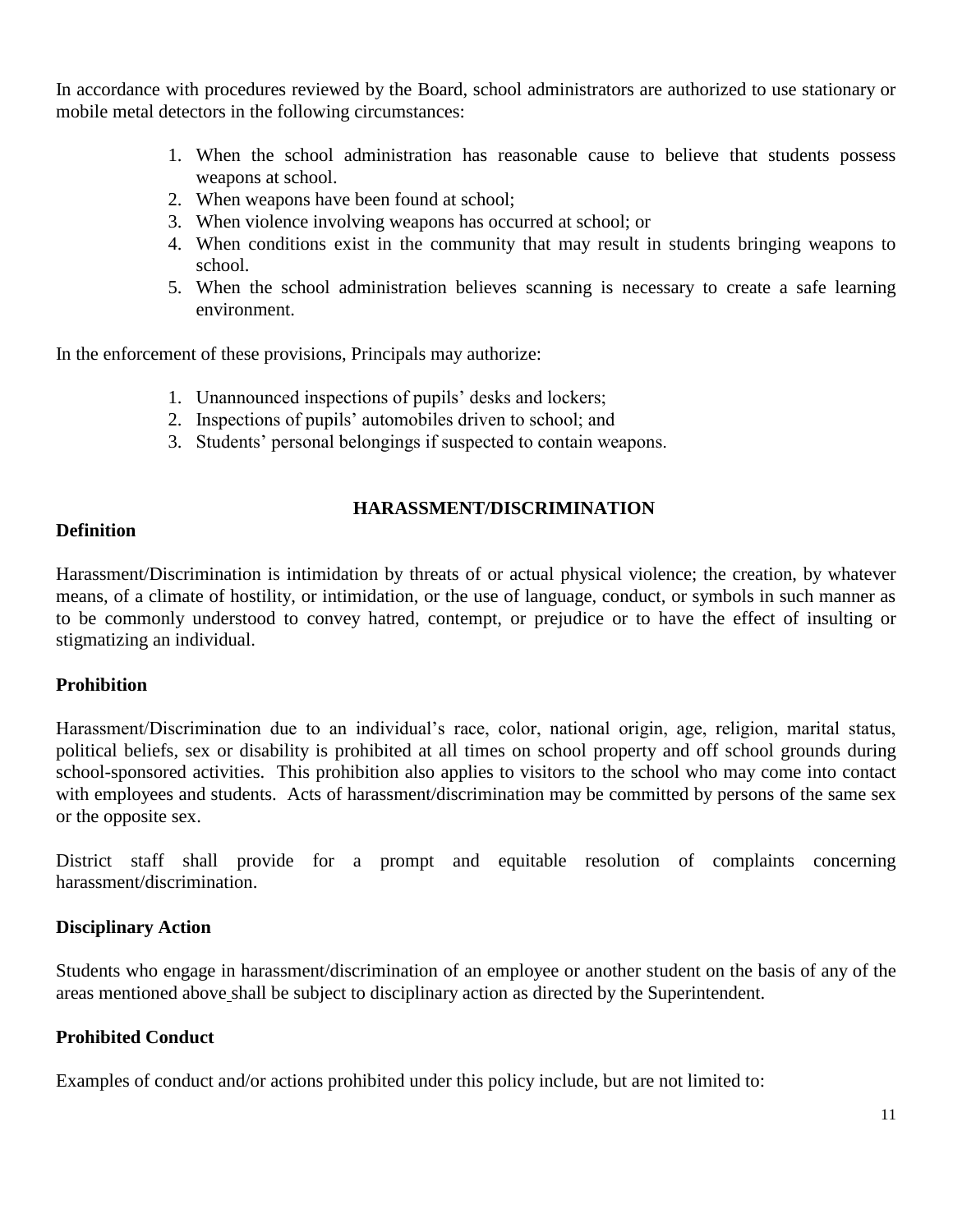- 1. Name calling, stories, jokes, pictures, or objects that are offensive to one's gender, race, color, national origin, religion, or disability;
- 2. Unwanted touching, sexual advances, requests for sexual favors, and spreading sexual rumors;
- 3. Members of one gender in a class being subjected to sexual remarks of the other gender in the context of the classroom'
- 4. Impeding the progress of a student in class by questioning the student's ability to do the required classwork based on the gender, race, color, religion, national origin, or disability of the students;
- 5. Limiting students access to education tools, such as computers, based on the student's gender, race, color, religion, national origin, or disability; and
- 6. Teasing a student's subject choice or assignment based on the gender, race, color, religion, national origin, or disability of the student.

# **Grievance Procedures**

Students who believe they have been a victim of an act of harassment/discrimination or who have observed other students being victimized shall, as soon as reasonably practicable, inform their teacher or, principal/designee, or superintendent/designee of the incident.

# **Conditions**

- 1. Students who believe they have been a victim of an act of harassment/discrimination or who have observed other students being victimized shall, as soon as reasonably practicable, inform their principal who shall provide a form for the student to complete and then notify the superintendent and/or Title IX Equity Coordinator, as appropriate. When sexual harassment is alleged, the district Title IX Coordinator shall be notified.
- 2. Students with disabilities or who may need accommodations may get help filing a complaint by calling the Title IX Coordinator directly at the Carter County Schools Central Office in Grayson, Kentucky.
- 3. If the principal is the subject of the complaint, the student may contact the superintendent and/or Title IX Equity Coordinator first.
- 4. All grievances are individual in nature and must be brought by the individual grievant.
- 5. Grievance proceedings may be conducted outside the regular school day and at a time and place mutually agreed upon.
- 6. The grievant shall be permitted to have not more than two (2) representatives.
- 7. All attendant records shall be filed in the office of the Principal and/or Superintendent and shall be considered private information and separate from the student's educational records. All records will be kept for a minimum of three (3) YEARS.
- 8. No reprisal shall be taken against any aggrieved student because of the filing of a grievance.

# **Time Limits**

- 1. Days referred to in the grievance initiation form shall be school days.
- 2. The time limits stated in various sections of these procedures may be extended by mutual consent of the Board, its authorized agents, and the grievant.
- 3. If no extension occurs and the grievant does not file an appeal to the next level within ten(10) school days of receiving a response, the grievance shall be considered to have been settled and terminated at the previous level, and the answer given at that level shall stand.